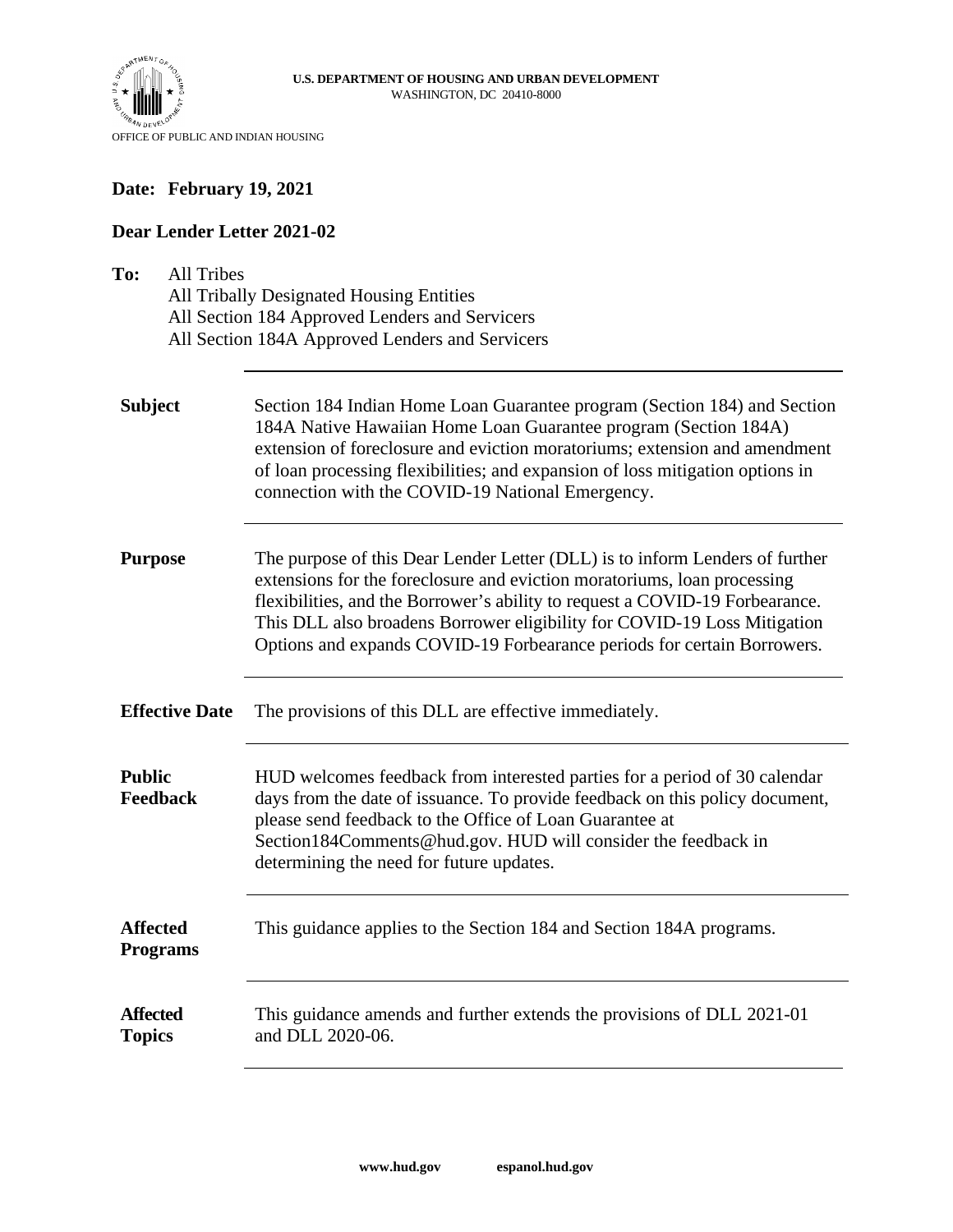**Background** President Joseph R. Biden has prioritized the response to, and recovery from, the COVID-19 pandemic. Housing is a critical component of the recovery and will be integral to an inclusive economic recovery as well as keeping people safe during the pandemic. The immediate actions of the Biden-Harris Administration, the increased roll-out of multiple COVID-19 vaccines, and projections by the Congressional Budget Office point to a positive economic recovery. To assist with the response to COVID-19 and the economic recovery, and in concert with its mission of sustaining homeownership, HUD is reviewing its policies and requirements in light of the ongoing and evolving challenges facing Borrowers and industry partners.

> As a result of this review, HUD is further extending its foreclosure and eviction moratorium as well as the associated deadline for first legal action and reasonable diligence timeframes. HUD initially announced the moratorium on March 20, 2020, and subsequently extended it multiple times to prevent Borrowers from losing their homes during the pandemic. The extension of the moratorium will provide further protection to Borrowers faced with foreclosure during a time when people are advised to remain in their homes and socially distanced. Further, HUD recognizes that additional time may be needed for Lenders to comply with the associated first legal deadline and due diligence timeframes as a result of court delays and a shortage of legal counsel due to the pandemic.

> A key tool in retaining homeownership for many Borrowers during the pandemic has been the COVID-19 Forbearance, which provides for reduced or suspended payments. The COVID-19 Forbearance provides for an initial period of up to six months of relief and an extension of up to an additional six-month period. Further, HUD also recognizes that the persistent and sustained nature of the pandemic has left many Borrowers who necessarily availed themselves of these tools early on are approaching the end of this relief. Many of these Borrowers may need additional time to recover as the vaccine roll-out increases and the economy improves.

In the early stages of the pandemic, HUD relied on its experience in previous disaster situations to limit the eligibility for streamlined Loss Mitigation Options to Borrowers who were not in Default prior to the pandemic. This was done to ensure that those Borrowers who were in Default prior to the pandemic received a full financial review to determine the appropriate loss mitigation options that were tailored to their circumstances. Due to the length of the pandemic, and its impact across all sectors of the economy, HUD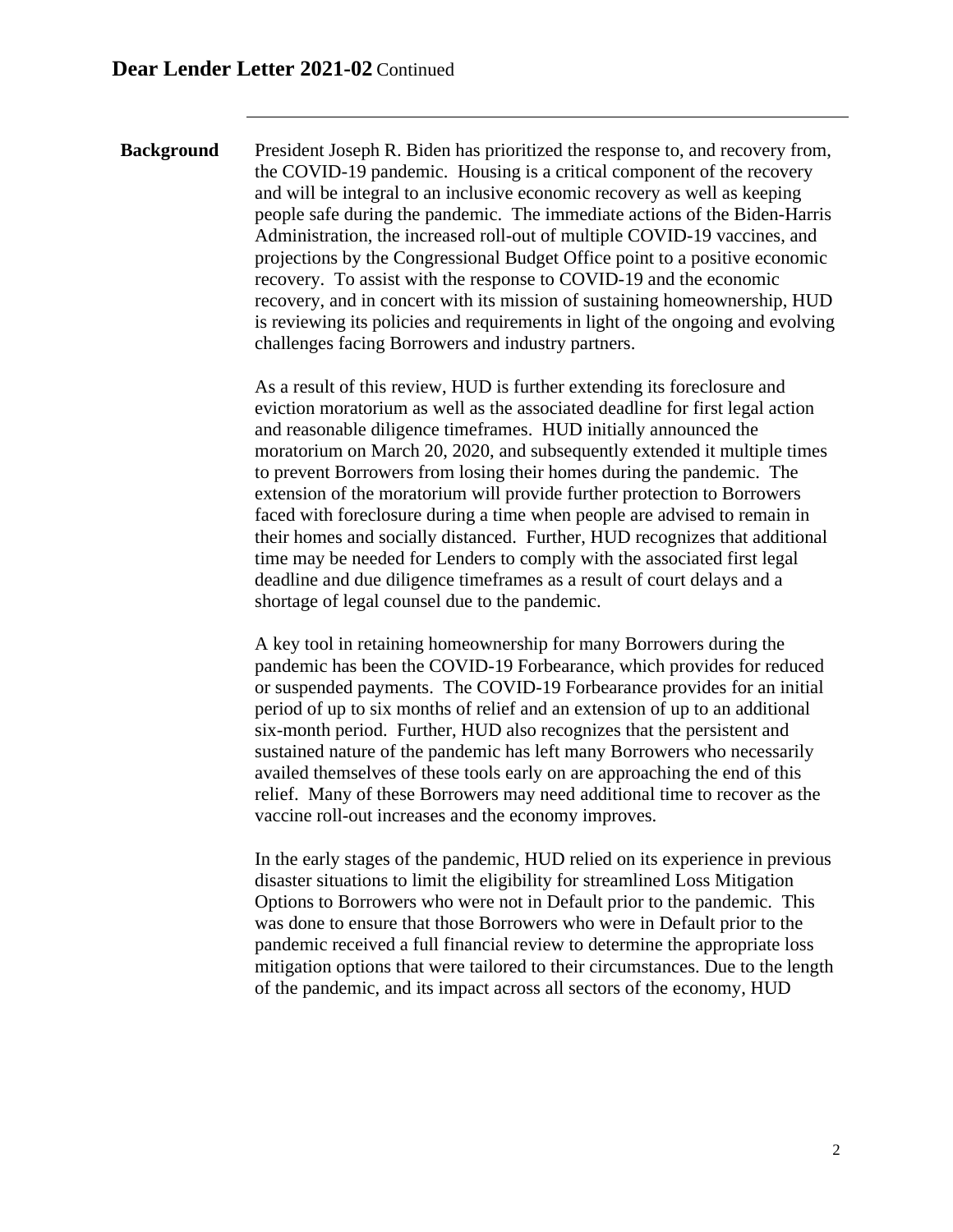|                              | believes that making the distinction between Borrowers who were delinquent<br>before the pandemic and those who were not is no longer justified. Further, it<br>is better for the economy and communities to retain as many people in their<br>homes as possible. Thus, HUD is expanding its streamlined options to<br>additional Borrowers and extending the length of time a Borrower may be<br>under a Forbearance for Borrowers Affected by the COVID-19 National<br>Emergency.<br>HUD believes these additional measures will provide Lenders a better toolbox<br>with which to assist Borrowers in recovery from the impacts of the pandemic.<br>HUD also encourages Lenders to utilize the extensive network of HUD-<br>approved or tribally-approved Housing Counselors to expedite this additional<br>relief.                                                                                                                                                                                                                                                                                                                                                                                                                                                      |
|------------------------------|-----------------------------------------------------------------------------------------------------------------------------------------------------------------------------------------------------------------------------------------------------------------------------------------------------------------------------------------------------------------------------------------------------------------------------------------------------------------------------------------------------------------------------------------------------------------------------------------------------------------------------------------------------------------------------------------------------------------------------------------------------------------------------------------------------------------------------------------------------------------------------------------------------------------------------------------------------------------------------------------------------------------------------------------------------------------------------------------------------------------------------------------------------------------------------------------------------------------------------------------------------------------------------|
| Summary of<br><b>Changes</b> | Changes for Borrowers Affected by the COVID-19 National Emergency<br>include:<br>HUD is abbreviating the names Forbearance for Borrowers Affected<br>by the COVID-19 National Emergency and COVID-19 National<br>Emergency Forbearance Loss Mitigation Advance to COVID-19<br>Forbearance and COVID-19 Loss Mitigation Advance.<br>Extending the Foreclosure and Eviction Moratorium through June 30,<br>2021.<br>Extending the deadline for the first legal action and reasonable<br>diligence timeframe to 180 days beyond the expiration of the<br>Foreclosure and Eviction Moratorium.<br>Extending the COVID-19 Forbearance start date through June 30,<br>2021.<br>Providing up to two additional three-month COVID-19 Forbearance<br>periods for certain Borrowers.<br>Extending the timeframe for Lenders to evaluate and complete a<br>COVID-19 Loss Mitigation Advance.<br>Allowing Borrowers to be considered for a COVID-19 Loss Mitigation<br>Advance regardless of delinquency or participation in COVID-19<br>Forbearance.<br>Expanding and clarifying the documentation required to be submitted<br>to HUD for COVID-19 Loss Mitigation Advances, as well as extend<br>the period of time to record a mortgage under a COVID-19 Loss<br>Mitigation Advance. |
|                              |                                                                                                                                                                                                                                                                                                                                                                                                                                                                                                                                                                                                                                                                                                                                                                                                                                                                                                                                                                                                                                                                                                                                                                                                                                                                             |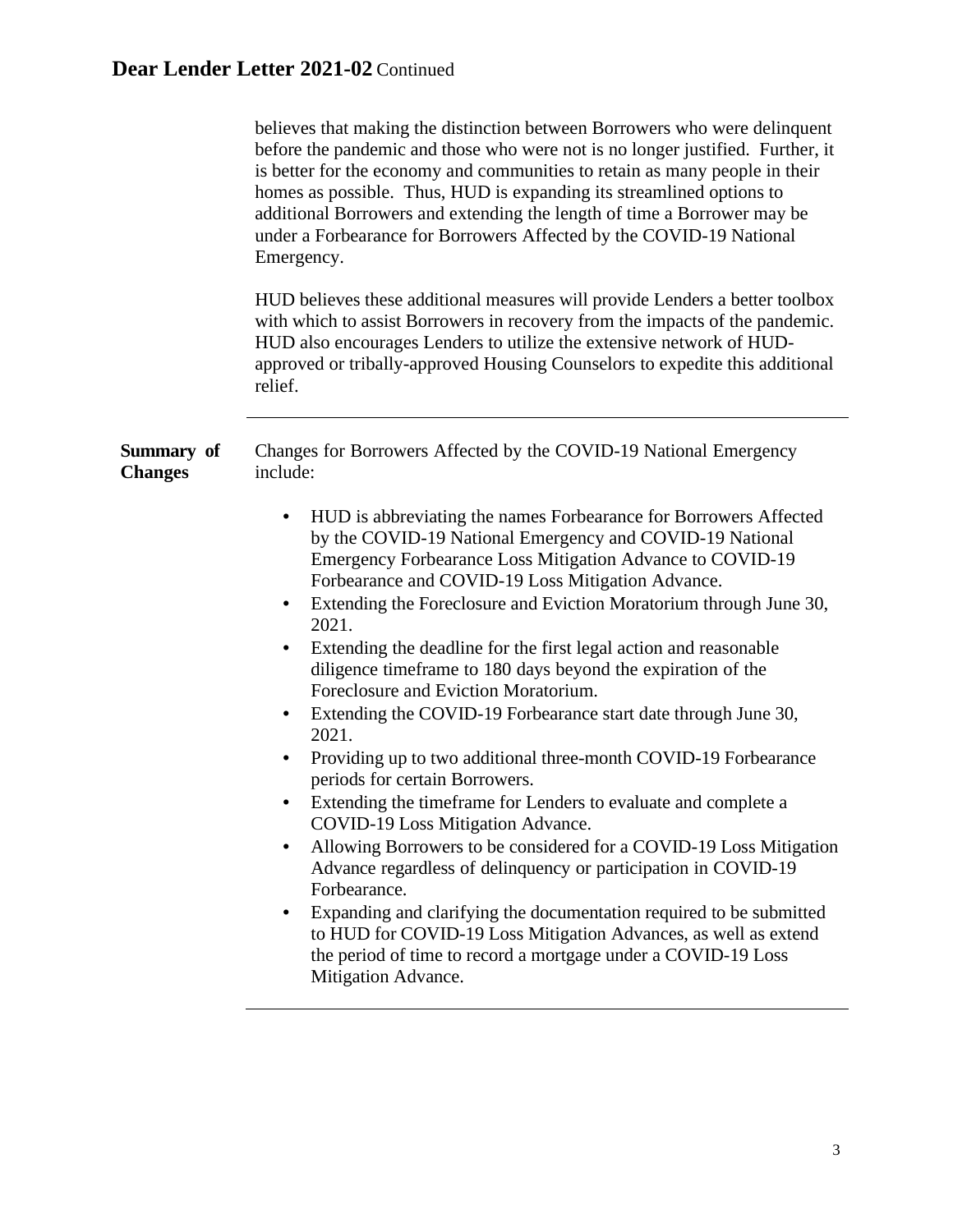| <b>Moratorium</b><br><b>on</b><br><b>Foreclosures</b><br>and Evictions<br><b>Extension of</b><br><b>Deadlines</b> | Section 184 and 184A guaranteed loans, excluding those with vacant or<br>abandoned properties, are subject to an extension to the moratorium on<br>foreclosure through June 30, 2021. The moratorium applies to the initiation of<br>foreclosures and to foreclosures in process.<br>Evictions of persons from properties subject to Section 184 or 184A<br>guaranteed loans, excluding actions to evict unlawful occupants of vacant or<br>abandoned properties, are also suspended through June 30, 2021.                                                               |
|-------------------------------------------------------------------------------------------------------------------|---------------------------------------------------------------------------------------------------------------------------------------------------------------------------------------------------------------------------------------------------------------------------------------------------------------------------------------------------------------------------------------------------------------------------------------------------------------------------------------------------------------------------------------------------------------------------|
| <b>Extension of</b><br><b>First Legal</b><br><b>Deadline Date</b>                                                 | The deadline for the first legal action and reasonable diligence time frames are<br>extended to 180 days from the date of expiration of this moratorium for all<br>Section 184 and 184A guaranteed mortgage loans except for Section 184 and<br>184A guaranteed mortgage loans secured by vacant or abandoned properties.                                                                                                                                                                                                                                                 |
| <b>Update to the</b><br>COVID-19<br><b>Forbearance</b><br><b>Start Date</b>                                       | Lenders may approve an initial COVID-19 Forbearance period for Section<br>184 or 184A guaranteed loans through June 30, 2021.                                                                                                                                                                                                                                                                                                                                                                                                                                             |
| <b>Expansion of</b><br>COVID-19<br><b>Forbearance</b>                                                             | DLL 2020-06 implemented a Forbearance for Borrowers Affected by<br>the COVID-19 National Emergency. If a Borrower is experiencing a<br>financial hardship impacting their ability to make on-time mortgage<br>payments due to the COVID-19 National Emergency, the borrower may<br>request from the lender a Forbearance for Borrowers Affected by the<br>COVID-19 National Emergency (COVID-19 Forbearance). The<br>borrower must make this request by mail, email or by telephone and<br>must attest to a financial hardship due to the COVID-19 National<br>Emergency. |
|                                                                                                                   | Upon Borrower request, Lenders must offer a COVID-19 Forbearance<br>to any Borrower that experiences an adverse impact on their ability to<br>make on-time mortgage payments due to the COVID-19 pandemic,<br>regardless of default status.                                                                                                                                                                                                                                                                                                                               |
|                                                                                                                   | The following policy changes expand the provisions of DLL 2020-06<br>for COVID-19 Forbearances.                                                                                                                                                                                                                                                                                                                                                                                                                                                                           |
|                                                                                                                   | For Borrowers who requested their initial COVID-19 Forbearance on or<br>before June 30, 2020, if needed, the Borrower may request, and the<br>Lender must approve, up to two additional three-month COVID-19                                                                                                                                                                                                                                                                                                                                                              |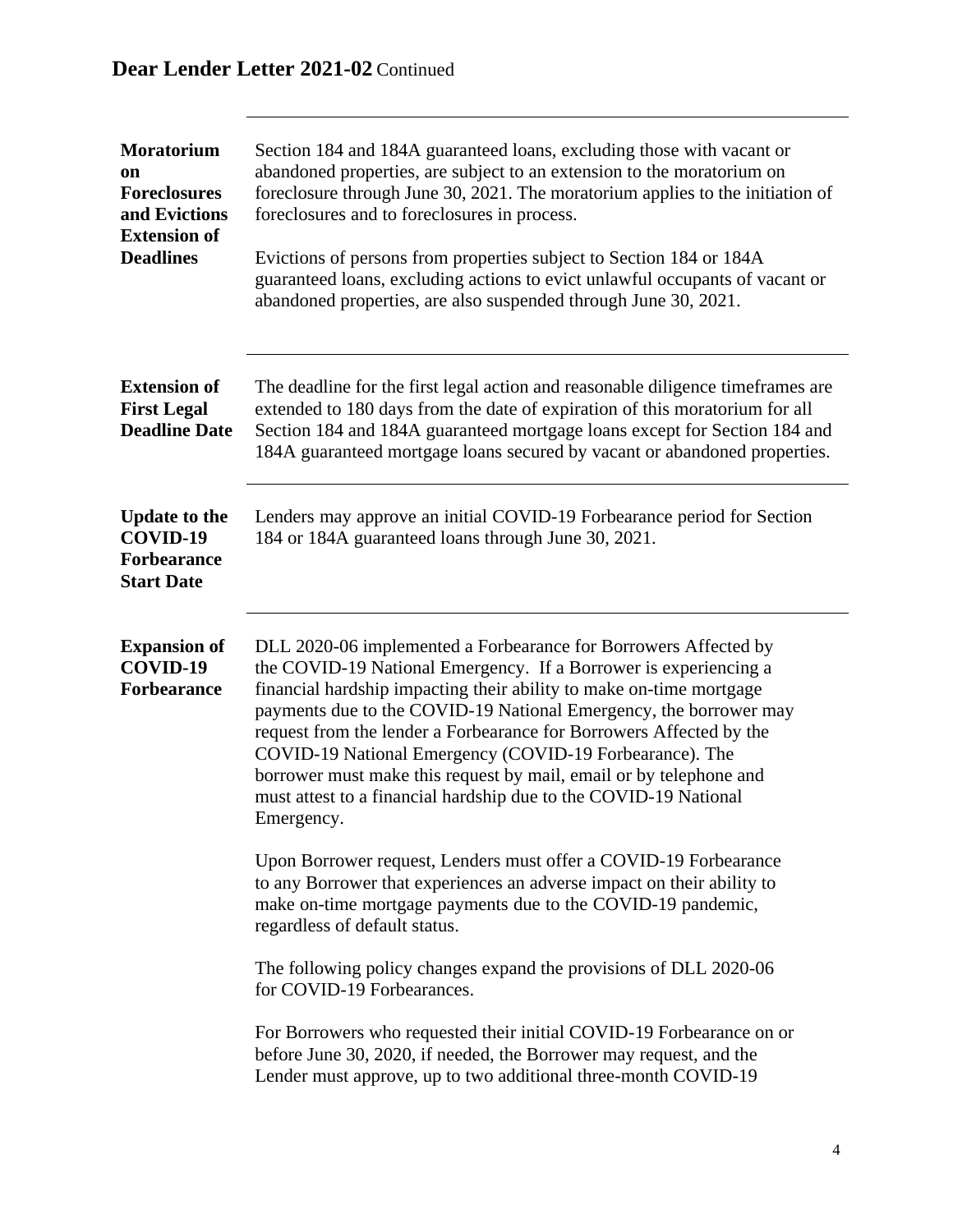|                                                                        | Forbearance periods, after 12 months of initial and extended COVID-19<br>Forbearance. The Borrower must request each three-month extension<br>separately. Neither of the two additional three-month COVID-19<br>Forbearance periods may extend beyond December 31, 2021.<br>For Borrowers requesting their initial COVID-19 Forbearance after<br>June 30, 2020, the initial or extended Forbearance periods may not<br>extend beyond June 30, 2022.                                                                                                                                              |
|------------------------------------------------------------------------|--------------------------------------------------------------------------------------------------------------------------------------------------------------------------------------------------------------------------------------------------------------------------------------------------------------------------------------------------------------------------------------------------------------------------------------------------------------------------------------------------------------------------------------------------------------------------------------------------|
| <b>Timeframe</b><br>for Loss<br><b>Mitigation</b><br><b>Advance</b>    | This DLL revises the timeframe in which Lenders must evaluate<br>Borrowers under a COVID-19 Forbearance for a COVID-19 Loss<br>Mitigation Advance and complete eligible transactions.<br>DLL 2020-06 required that Lenders must evaluate all Borrowers in a                                                                                                                                                                                                                                                                                                                                      |
|                                                                        | COVID-19 Forbearance for a COVID-19 Loss Mitigation Advance<br>review prior to the end of the Forbearance.                                                                                                                                                                                                                                                                                                                                                                                                                                                                                       |
|                                                                        | With this DLL, Lenders now have 120 days, from the date of<br>completion or expiration of any Forbearance (COVID-19 or other<br>Forbearance) to evaluate a borrower for a COVID-19 Loss Mitigation<br>Advance, and to complete the COVID-19 Loss Mitigation Advance for<br>all eligible Borrowers within this timeframe.                                                                                                                                                                                                                                                                         |
|                                                                        | If the Borrower's Forbearance has completed or expired on or prior to<br>February 19, 2021, the Lender has 120 Days from February 19, 2021, to<br>evaluate and complete eligible Loss Mitigation Advances for these<br>Borrowers.                                                                                                                                                                                                                                                                                                                                                                |
| <b>Additional</b><br>Loss<br><b>Mitigation</b><br><b>Flexibilities</b> | In addition to the COVID-19 Forbearance and Loss Mitigation<br>Advance, all existing Loss Mitigation Options for the Section 184 and<br>184A programs continue to be available to Borrowers. HUD will be<br>issuing further guidance on Loss Mitigation Options for Borrowers<br>impacted by the COVID-19 National Emergency in the near future.                                                                                                                                                                                                                                                 |
| COVID-19<br>Loss<br><b>Mitigation</b><br><b>Advance</b>                | The eligibility requirements to obtain a COVID-19 Loss Mitigation<br>Advance under DLL 2020-06 required the loan to be current as of<br>February 1, 2020. This eligibility requirement is amended to include all<br>existing Section 184 and Section 184A Borrowers, regardless of<br>delinquency status or participation in COVID-19 Forbearance or other<br>forbearance related to the COVID-19 pandemic. Other eligibility<br>requirements for a COVID-19 Loss Mitigation Advance including the<br>ability to resume making on-time monthly mortgage payments and<br>owner-occupancy remains. |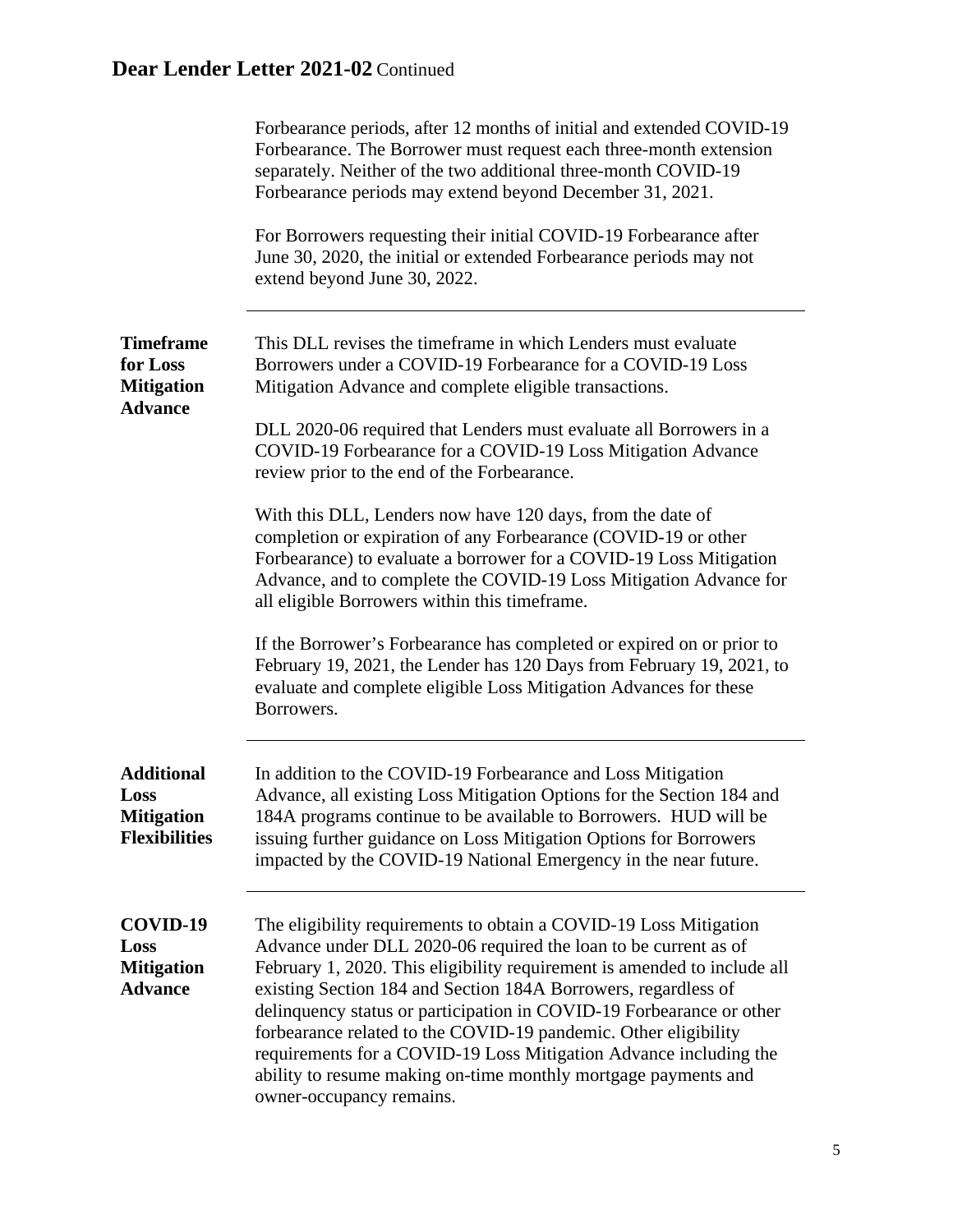Other changes to the Loss Mitigation Advance include:

- The Lender must ensure that the COVID-19 Loss Mitigation Advance fully reinstates the mortgage.
- All Late Charges, fees, and penalties are waived except that Lenders are not required to waive Late Charges, fees, and penalties, if any, accumulated prior to March 1, 2020.

| COVID-19<br>Loss<br><b>Mitigation</b>                                     | This DLL expands and clarifies the required list of documents submitted<br>to HUD for payment on a COVID-19 Loss Mitigation Advance.                                                                                                                                                                                                                                                                                                                                                                                                                                                                                                                                                                                                                                                                                                                                                                                                                                                                                                                                                             |
|---------------------------------------------------------------------------|--------------------------------------------------------------------------------------------------------------------------------------------------------------------------------------------------------------------------------------------------------------------------------------------------------------------------------------------------------------------------------------------------------------------------------------------------------------------------------------------------------------------------------------------------------------------------------------------------------------------------------------------------------------------------------------------------------------------------------------------------------------------------------------------------------------------------------------------------------------------------------------------------------------------------------------------------------------------------------------------------------------------------------------------------------------------------------------------------|
| <b>Advance</b><br><b>Required</b><br><b>Documentation</b><br>and Deadline | DLL 2020-06 requires Lenders to send to HUD the recorded COVID-19<br>Loss Mitigation Advance Subordinate Mortgage/Deed Trust, no later<br>than six months from the execution date. This DLL grants an automatic<br>90-day extension to the six-month deadline for HUD's receipt of the<br>recorded Subordinate Mortgage/Deed Trust. If a Lender experiences<br>additional delays out of their control, beyond the automatic 90-Day<br>extension for the recorded Subordinate Mortgage/Deed of Trust, that<br>impact delivery of the final Loss Mitigation Advance documents,<br>Lenders may file a request for an additional extension with HUD.                                                                                                                                                                                                                                                                                                                                                                                                                                                 |
|                                                                           | The Lender must submit all required documentation for COVID-19<br>Loss Mitigation Advance as listed below, as applicable:<br>Cover letter providing a brief description of the transaction and<br>$\bullet$<br>the lender contact name, Section 184/184A case number, email<br>address and phone number.<br>Completed HUD Form 27011<br>$\bullet$<br>Copy of executed Forbearance Agreement<br>Lender Validation of Borrower's request for COVID-19<br>Forbearance<br>Verification of Borrower eligibility<br>$\bullet$<br>Verification of Forbearance Agreement terms and Borrower's<br>$\bullet$<br>successful completion or termination of the Agreement<br>Original executed COVID-19 Forbearance Loss Mitigation<br>$\bullet$<br><b>Advance Promissory Note</b><br>Original recorded COVID-19 Forbearance Loss Mitigation<br>$\bullet$<br>Advance Subordinate Mortgage/Deed of Trust. This is not<br>required for Section 184A loans.<br>Evidence of the date the lender received the executed COVID-19<br>$\bullet$<br>Forbearance Loss Mitigation Advance documents from the<br>borrower. |